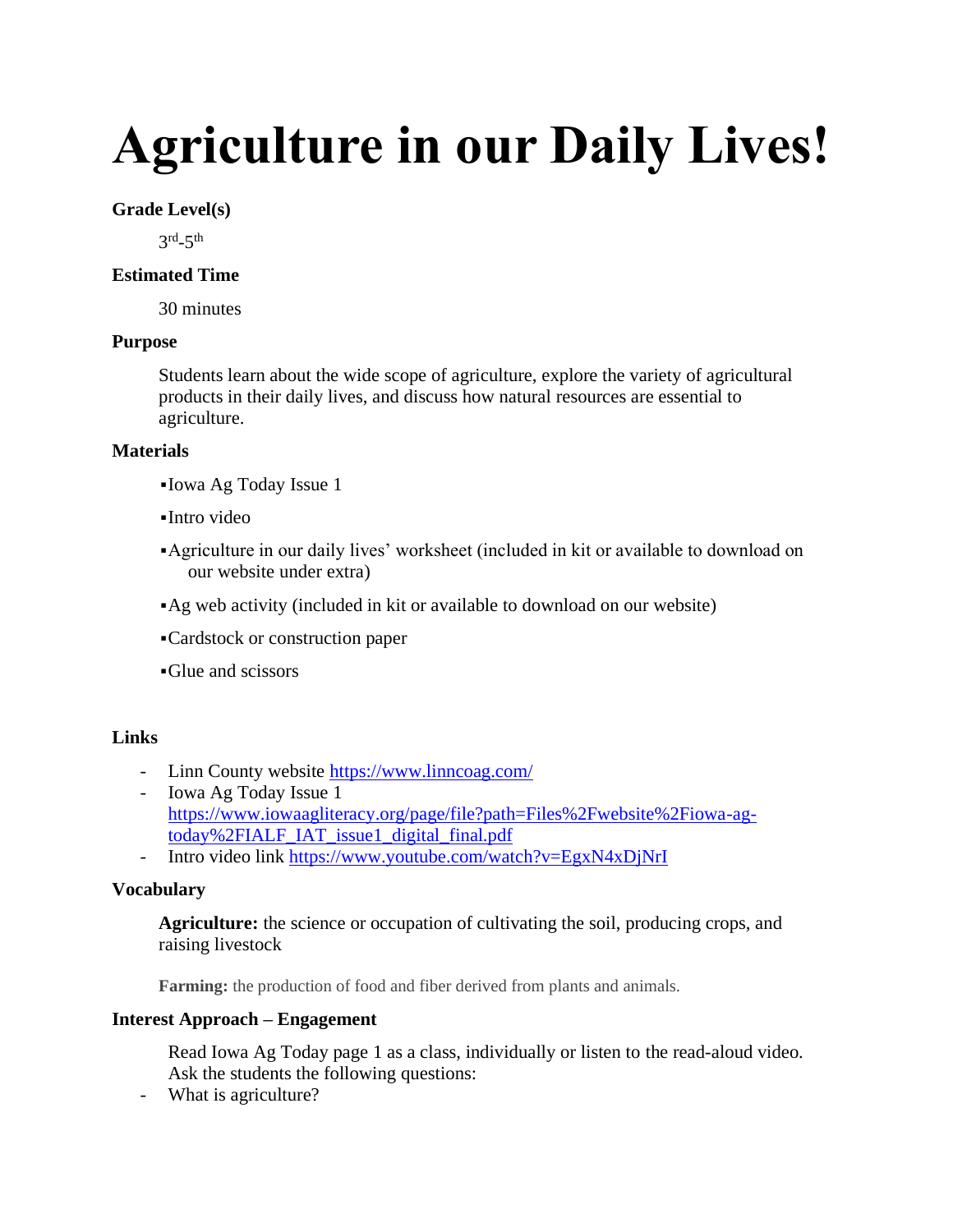- Where can you find agriculture?
- Can you live a day without agriculture?
- Brainstorm objects in your classroom that come from agriculture.

#### **Background - Agricultural Connections**

When you think of **agriculture**, you probably think of people growing crops or raising cows, pigs, sheep, and chickens on a farm. But agriculture includes much more than that. The people who work in factories building tractors and other farm machinery play an important role in agriculture. People in universities who research new agricultural products and new ways to grow food and fiber are involved in agriculture too. The grocer must buy agricultural products to fill the grocery shelves. The restaurant owner must buy agricultural products to prepare and serve his or her customers. The clothes you wear and the furniture on which you sit were probably made from agricultural products.

#### **Procedures**

- 1. Pass out the "agriculture in our daily lives" worksheet and ask the students to circle the things that come from agriculture.
- 2. Ask the students, "Where does agriculture begin?" (*On a farm.*)
- 3. Guide the students to understand that agriculture begins on a farm and there all kinds of farms. Cattle ranches for beef and leather; dairy farms for milk and all the products made from milk; orchards that grow apples to make juice and apple pies; pig farms for pepperoni, bacon, and ham; grain farms that grow corn for fuel or corn syrup for soda, and wheat for bread; cotton farms for blue jeans; and tree farms for paper and landscaping. In fact, there is a different kind of farm for nearly every type of product. Farms specialize in what they grow based upon their location (climate and soil), and farmers choose only a few crops because the type of equipment used to plant and harvest each crop is very specific and expensive.
- 4. Inform students they are now going to create a "farm web" to help them understand agriculture and where the items they use every day come from.
- 5. Ask the students, "Which pictures will go closest to the farm picture?" (*The pictures of plants or animals that are grown or raised on a farm go closest.*)
- 6. Products made from ingredients produced on a farm should be placed onto the web after the farm-raised item is placed.
- 7. Review

#### **Organization Affiliation**

Lesson has been adapted by Morgan Hibbs (Linn County Farm Bureau) from Iowa Ag Literacy Foundation Iowa Ag Today Issue one and National Agriculture in the Classroom Farm Web lesson.

#### **Agriculture Literacy Outcomes**

Agriculture and the Environment

▪ Identify the major ecosystems and agro-ecosystems in their community or region (e.g., hardwood forests, conifers, grasslands, deserts) with agro-ecosystems (e.g., grazing areas and crop growing regions) (T1.3-5.d)

Culture, Society, Economy & Geography